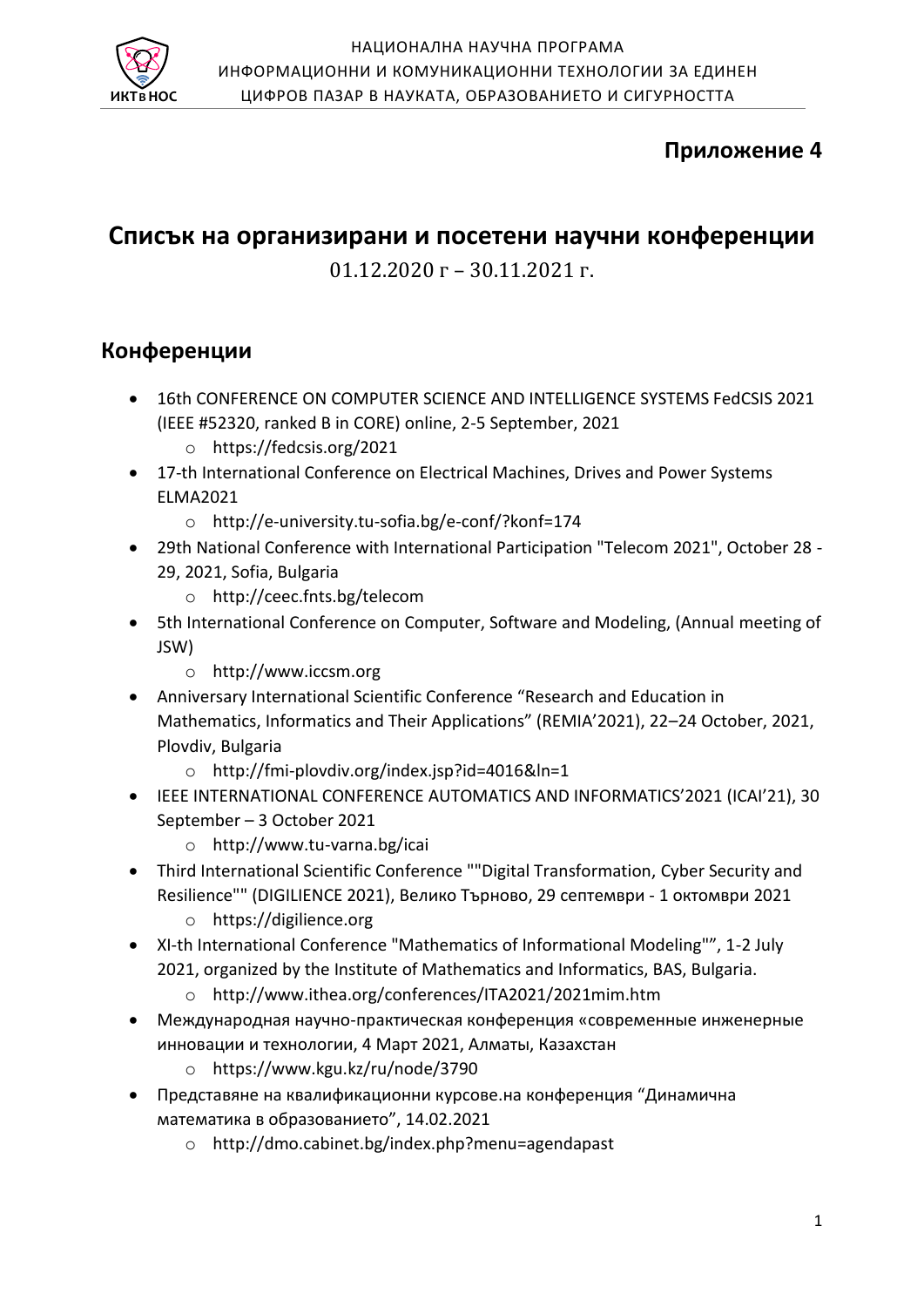

- Студентска научна виртуална конференция и изложба на УниБИТ с международно участие, 21 Май 2021 г.
	- o https://www.unibit.bg/news/important-info/XVII-student-conference
- Юбилейна международна научна конференция "Компютърни технологии и приложения", 15-17 септември 2021 г., Пампорово, България.
	- o http://fmi-plovdiv.org/index.jsp?id=3966&ln=1

# **Доклади на конференции**

- А. Georgiev, P. Mihnev, E. Stefanova, N. Nikolova, A. Antonova, K. Stefanov (2021) DIGITAL TOOLS TO SUPPORT COMPETENCE-BASED LEARNING APPROACHES IN HIGHER EDUCATION, INTED2021 Proceedings, pp. 4768-4777.
	- o https://library.iated.org/view/GEORGIEV2021DIG
- Air Object Detection Using Pulsar FSR
	- o http://e-university.tu-sofia.bg/e-conf/?konf=174
- Analysis of Software Vulnerabilities, Measures for Prevention and Protection and Security Testing
	- o IEEE Xplore
- Analysis of the transfer function influence in a two layer neural network on the data classification process
	- o https://www.unibit.bg/news/news-events/second-congress-for-universitiesfrom-southeast-europe-and-asia
- Analysis of Threats to a University Network Using Open Source Technologies o IEEE Xplore
- Bontchev, B., Dankov, Y., Vassileva, D. and Kovachev, M. (2021) Software Instruments for Analysis and Visualization of Game-Based Learning Data, Proc. of 12th Int. Conf. on Applied Human Factors and Ergonomics (AHFE 2021), Manhattan, New York, USA, July 25-29, 2021, Advances in Intelligent Systems and Computing, Edited by Ahram, T.Z., Karwowski, W., and Kalra, J., LNNS, volume 271, Springer, ISSN: 21945357, 2021, pp.395-402 (SJR=0.184/Q3/2019)
	- o https://www.springer.com/series/11156
- Borislav Stoyanov, Tsvetelina Ivanova, Mihaela Todorova, Miroslav Cholakov and Hyudyaim Ahmed, Extended Security Analysis of the Zaslavsky Maps Based Pseudorandom Byte Generator, 14th Information Systems and Grid Technologies Conference, ISGT 2021, May 28-29, 2021 Sofia, Bulgaria.
	- o https://isgt.fmi.uni-sofia.bg/
- Chehlarova, T, M. Valkov. Game With Vertical Axis Of Symmetry In A Rectangular Board. Symmetry: Culture and Science, 32, 2, Symmetrion, 2021, ISSN:0865-4824, DOI:https://doi.org/10.26830/symmetry\_2021\_2\_285, 285-288
	- o https://festival.symmetry.hu/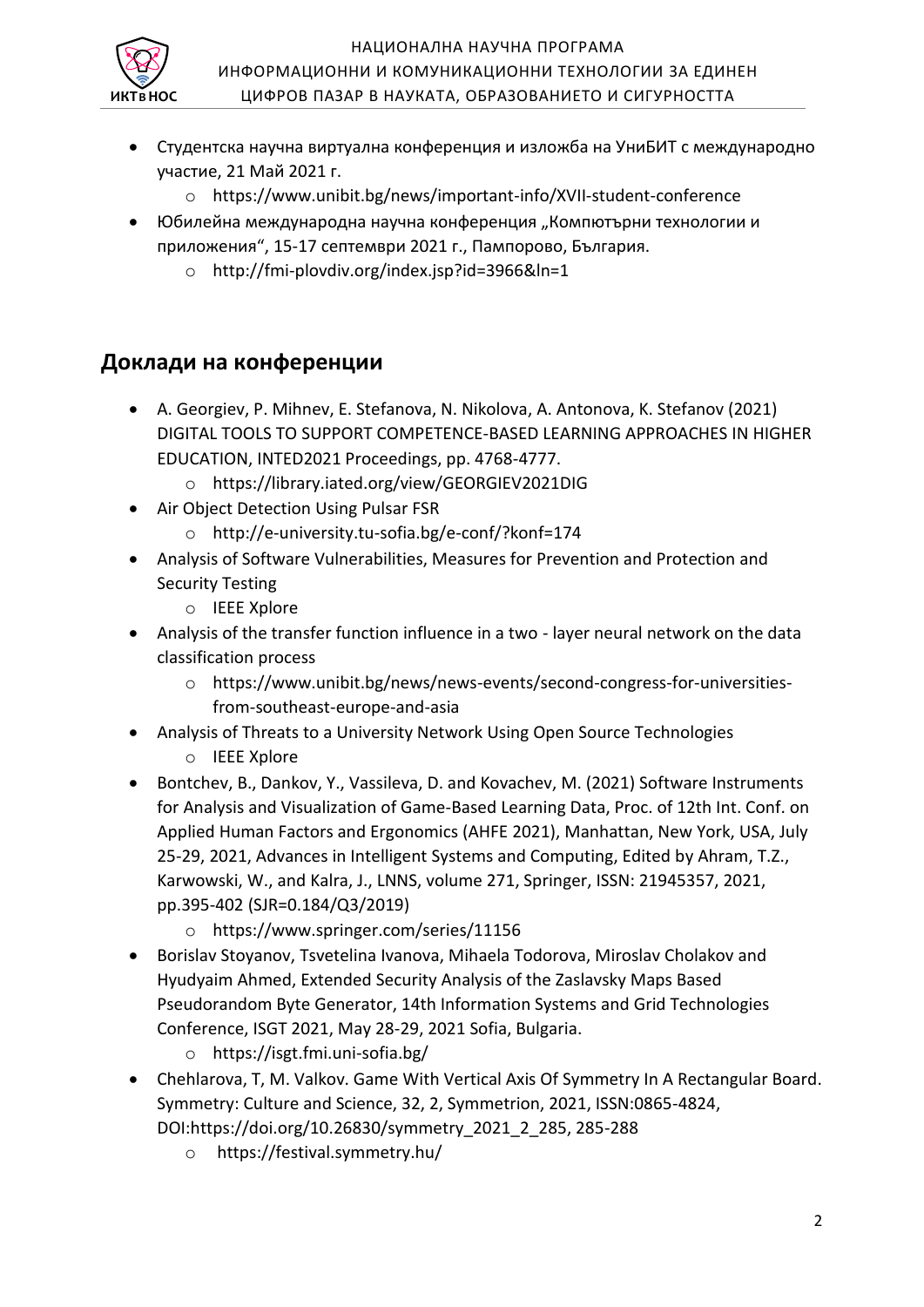

- Chehlarova, Toni, Mladen Valkov. Game with vertival axis of symmetry in a rectangular board - Изнесен е доклад на Symmetry Festival, 9-12 July 2021
	- o https://festival.symmetry.hu/
- Chehlarova, Toni. Game with center of central symmetry in the plane. Изнесен е доклад на конференцията Symmetry Festival, 9-12 July 2021
	- o https://festival.symmetry.hu/
- Classification of Software Security Tools
	- o https://isgt.fmi.uni-sofia.bg/documents/ISGT2021\_Program.pdf
- Cyber-Security of Industrial Computer Systems" Differentiaton as a Separate Discipline o IEEE Xplore
- D. Chakarov, I. Veneva, P. Venev, M. Tsveov. Evaluation of the Capabilities of a Hybrid Driven Exoskeleton in Passive Mode of Interaction. 18th International Conference on Informatics in Control, Automation and Robotics, 6-8 July 2021, France
	- o https://www.insticc.org/node/TechnicalProgram/icinco/2021/posters/P17798
- D. Todorov, Venelin Todorov, S. Fidanova, Optimized Nano Grid Approach for Small Critical Loads. Federated Conference on Computer Science and Information Systems FedCSIS'21, Sofia, video conference, 02.09.2021 - 05.09.2021
	- o https://www.fedcsis.org/2021/wco/program
- Dankov, Y., Antonova, A., Bontchev, B. (2022) Adopting User-Centered Design to Identify Assessment Metrics for Adaptive Video Games for Education, 5th Int. Conf. on Human Interaction and Emerging Technologies (IHIET 2021), Paris, France, August 27- 29, Advances in Intelligent Systems and Computing, Springer, ISSN: 2194-5357, ISBN: 978-3-030-85539-0, 2021; Lecture Notes in Networks and System, Vol. 319, ISSN: 2367- 3370, pp. 289-297, DOI: 10.1007/978-3-030-74009-2 (SJR=0.184/Q3/2019).
	- o https://link.springer.com/chapter/10.1007/978-3-030-85540-6\_37
- Dankov, Y., Bontchev, B., Antonova, A. (2021) Gaming and Learning Analytics for Educational Video Games, 4th Int. Conf. on Human Systems Engineering and Design: Future Trends and Applications (IHSED 2021), Dubrovnik, Croatia, September 23-25, Advances in Intelligent Systems and Computing, Springer, ISSN: 2194-5357 (SJR=0.184/Q3/2019)
	- o https://www.springer.com/series/11156
- Decrease the time for classification of the incoming signals from BCI
	- o http://www.iccsm.org/
- Diana Pavlova, Julia Radeva and Tihomir Dovramadjiev. Advanced method for a smile design through specialized dental software. SPRINGER, SIM 2021, 16th International Symposium in Management: Management, Innovation and Entrepreneurship in Challenging Global Times, 22-23 October 2021, Timisoara Springer, in the "Lecture Notes in Management and Industrial Engineering" Series, ISSN 2198-0772
	- o http://www.sim2021.eu Web of Science http://www.sim2021.eu/publication.html
- Diana Pavlova, Rusko Filchev and Tihomir Dovramadjiev, Application of zirconium in dentistry for creating dental crowns, Number 74, INNOVATIVE MANUFACTURING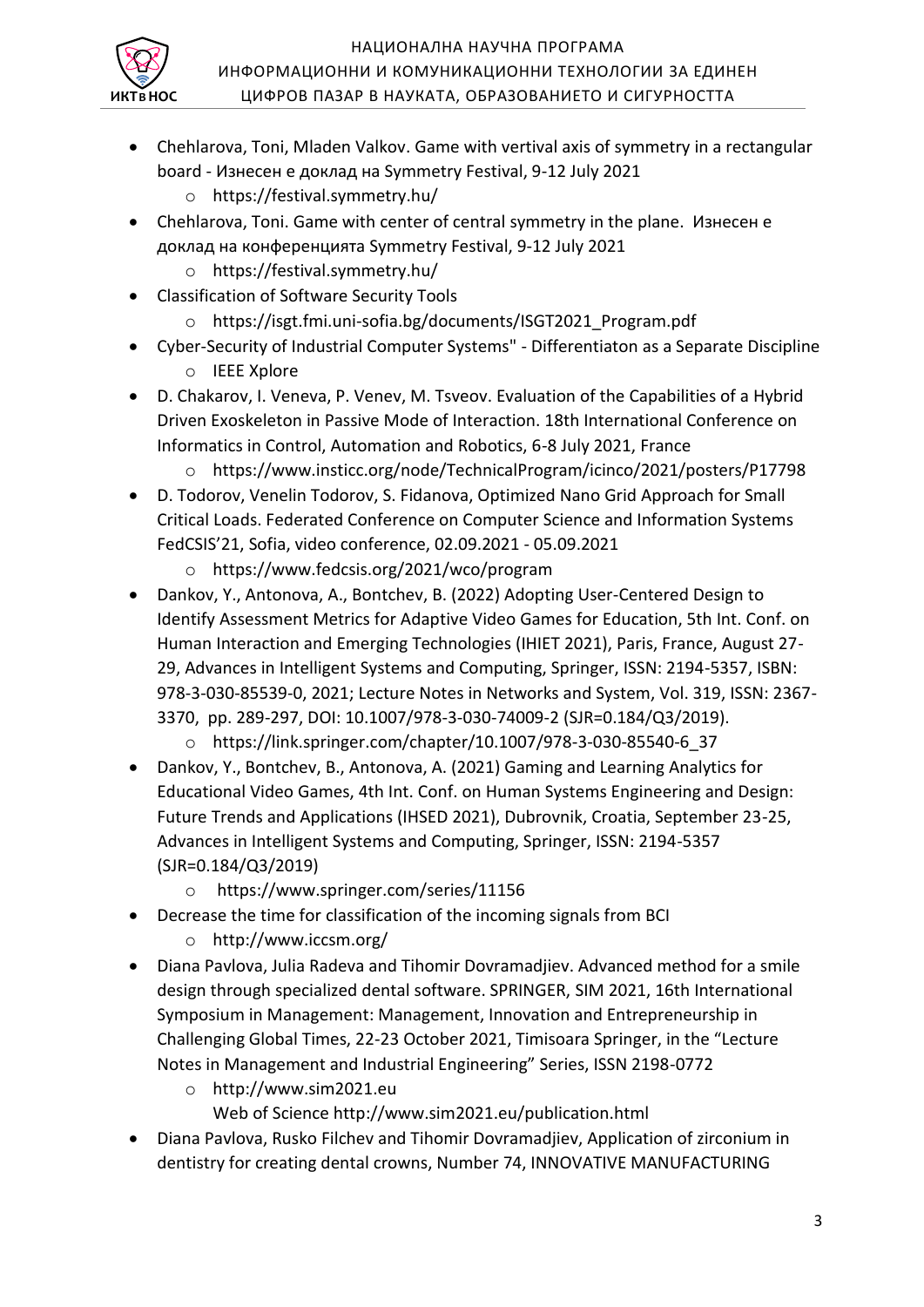

ENGINEERING & ENERGY INTERNATIONAL CONFERENCE, The 25th edition of IManEE 2021 International Conference, October 21 – 23, 2021 hybrid edition ISBN: 978-3-030- 80743-6

- o https://www.imane.ro/
- E. Lilkova, P. Petkov, R. Marinova, L. Litov, N. Ilieva. Observation of charge-dependent membrane-destruction modes in AMPmembrane interactions, Workshop on Numerical and Symbolic Scientific Computing, September 20-23, 2021, Sofia, Bulgaria
	- o http://parallel.bas.bg/Conferences/NSSC21/SciProgram\_NSSC2021.pdf
- G. Boyadzhiev, Nikolay Kutev, Strong maximum principle for viscosity solutions of fully nonlinear cooperative elliptic systems. 13th International Conference for Promoting the Application of Mathematics in Technical and Natural Sciences AMiTaNS'21, 24 - 29 June 2021, Albena, Bulgaria & online
	- o http://2021.eac4amitans.eu/
- Georgiev, G., Kinaneva, D., Hristov, G., Zahariev, P. (2020). Analysis of Different Types of Neural Networks and their Application to Real-World Challenges, Proceedings of the 59th Annual Scientific conference of the Angel Kanchev University of Ruse and the Union of Scientists - Ruse "New Industries, Digital Economy, Society - Projections of the Future III", 2020, Русе, България
	- o http://conf.uni-ruse.bg/bg/docs/cp20/bp/bp-5.pdf
- Hristov, G., Kinaeva, D. and Zahariev, P. (2021). A combined approach for digital reconstruction of real-world objects and buildings using 3D laser scanners and photogrammetry, 12th International Scientific Conference Science and Higher Education in Function of Sustainable Development – SED 2021, Užice, Serbia, 8 October 2021 (под печат)
- Katzarov, N. Ilieva, L. Drenchev. Quantum Effects on 1/2[111] Edge Dislocation Motion in Hydrogen-Charged Fe from Ring-Polymer Molecular Dynamics, Large Scale Scientific Computations, LSSC'2021 (7-11 June 2021, Sozopol, Bulgaria, online)
	- o http://parallel.bas.bg/Conferences/SciCom21
- K. Kishkin, D. Arnaudov, Venelin Todorov, S. Fidanova, Multicriterial evaluation and optimization of an algorithm for charging energy storage elements. Federated Conference on Computer Science and Information Systems FedCSIS'21, Sofia, video conference, 02.09.2021 - 05.09.2021
	- o https://www.fedcsis.org/2021/wco/program
- Kolev, I., Hristov, G. and Zahariev, P. (2020). Building a Centralized Smart City System for Urban Mobility Management and Solving Problems Related to Parking Areas, Public Transport and Eco-transport Part 1 - Smart City Intelligent System in the Blue and Green Parking Zone, Proceedings of the 59th Annual Scientific conference of the Angel Kanchev University of Ruse and the Union of Scientists - Ruse "New Industries, Digital Economy, Society - Projections of the Future III", 2020, Русе, България
	- o http://conf.uni-ruse.bg/bg/docs/cp20/3.2/3.2-26.pdf
- Kolev, I., Hristov, G. and Zahariev, P. (2020). Building a Centralized Smart City System for Urban Mobility Management and Solving Problems Related to Parking Areas, Public Transport and Eco-transport Part 2 - Smart City Intelligent System in public transport,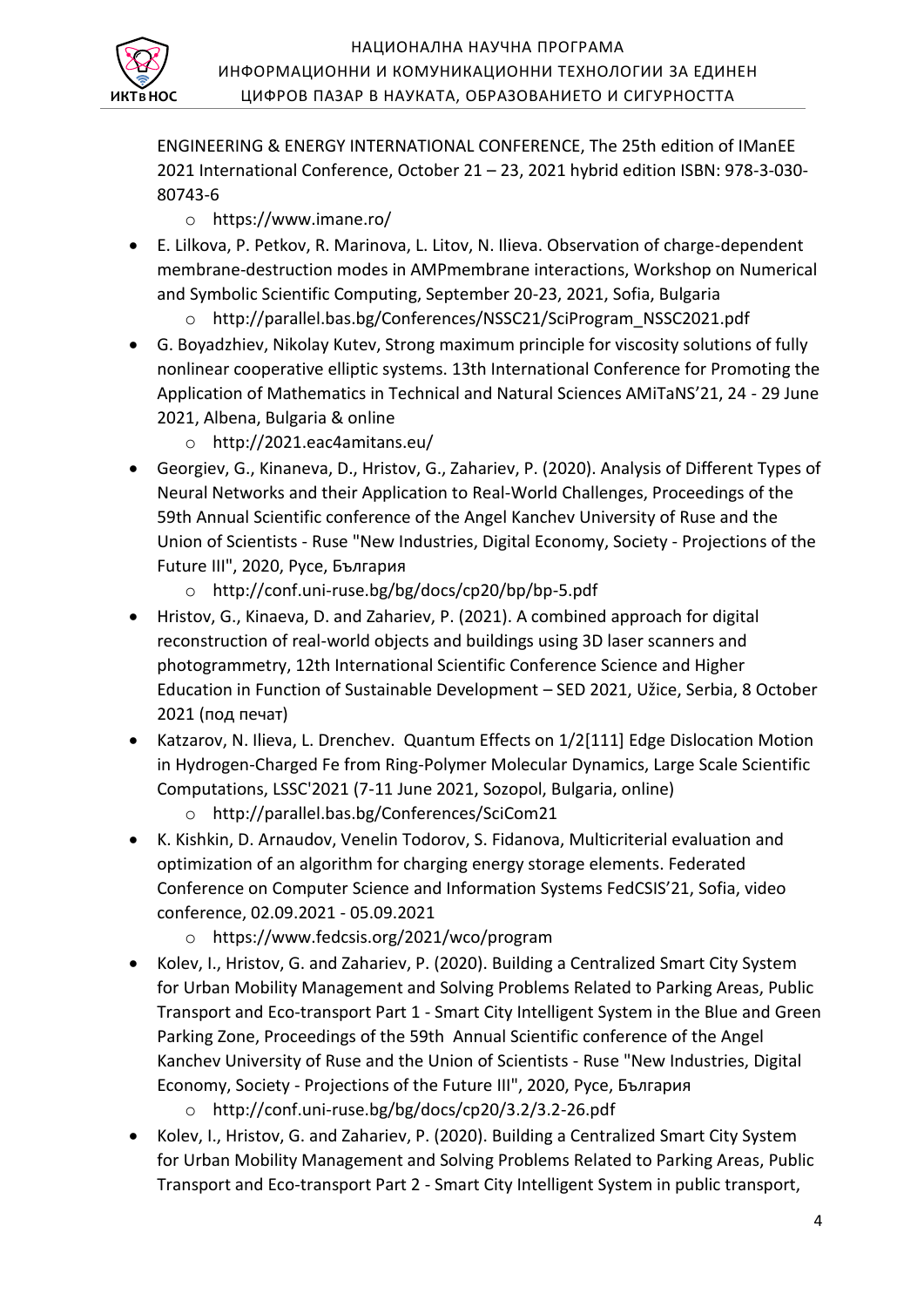

Proceedings of the 59th Annual Scientific conference of the Angel Kanchev University of Ruse and the Union of Scientists - Ruse "New Industries, Digital Economy, Society - Projections of the Future III", 2020, Русе, България

- o http://conf.uni-ruse.bg/bg/docs/cp20/3.2/3.2-27.pdf
- Kolev, I., Hristov, G. and Zahariev, P. (2020). Building a Centralized Smart City System for Urban Mobility Management and Solving Problems Related to Parking Areas, Public Transport and Eco-transport Part 3 - Smart City Intelligent System for environmentally friendly transport, Proceedings of the 59th Annual Scientific conference of the Angel Kanchev University of Ruse and the Union of Scientists - Ruse "New Industries, Digital Economy, Society - Projections of the Future III", 2020, Русе, България
	- o http://conf.uni-ruse.bg/bg/docs/cp20/3.2/3.2-28.pdf
- Kolev, I., Hristov, G. and Zahariev, P. (2021). Building a centralized Smart City system for urban mobility management and solving problems related to parking areas, public transport and eco-transport - Algorithms for validation of transport documents in Smart City system - Public Urban transport, Proceedings of the 60th Annual Scientific conference of the Angel Kanchev University of Ruse and the Union of Scientists - Ruse "New Industries, Digital Economy, Society - Projections of the Future IV", 2021, Русе, България (под печат)
- Kolev, I., Hristov, G. and Zahariev, P. (2021). Building a centralized Smart City system for urban mobility management and solving problems related to parking areas, public transport and eco-transport - Structural elements and protocols for communication through Rest API in Smart City system - Public Urban transport, Proceedings of the 60th Annual Scientific conference of the Angel Kanchev University of Ruse and the Union of Scientists - Ruse "New Industries, Digital Economy, Society - Projections of the Future IV", 2021, Русе, България (под печат)
- Lilyana Koleva, Maria Todorova, Ventsislava Dimitrova, "Quality of the online education in Bulgaria during a pandemic", Теоретичен семинар "Човекът – мярка за всички неща? Предизвикателствата на постиндустриалното информационно общество", ТУ-София, БИЦ, 20 – 21. 10. 2021 г.
- M. Stoenchev, Venelin Todorov: Combinatorial etude. Federated Conference on Computer Science and Information Systems FedCSIS'21, Sofia, video conference, 02.09.2021 - 05.09.2021
	- o https://www.fedcsis.org/2021/wco/program
- Meglena Lazarova, Svetoslav Markov, Andrey Vassilev, Biochemical systems induced by reaction networks with epidemiological applications. 13th International Conference for Promoting the Application of Mathematics in Technical and Natural Sciences AMiTaNS'21, 24 - 29 June 2021, Albena, Bulgaria & online
	- o http://2021.eac4amitans.eu/
- Meglena Lazarova, Svetoslav Markov, Andrey Vassilev, The reaction network approach in mathematics of life: translation to ODE system, examples and numerical simulation. "Mathematics of Life" Workshop 2021, September 13-16, 2021, Hisarya, Bulgaria (hybrid workshop)
	- o http://parallel.bas.bg/Conferences/MoL2021/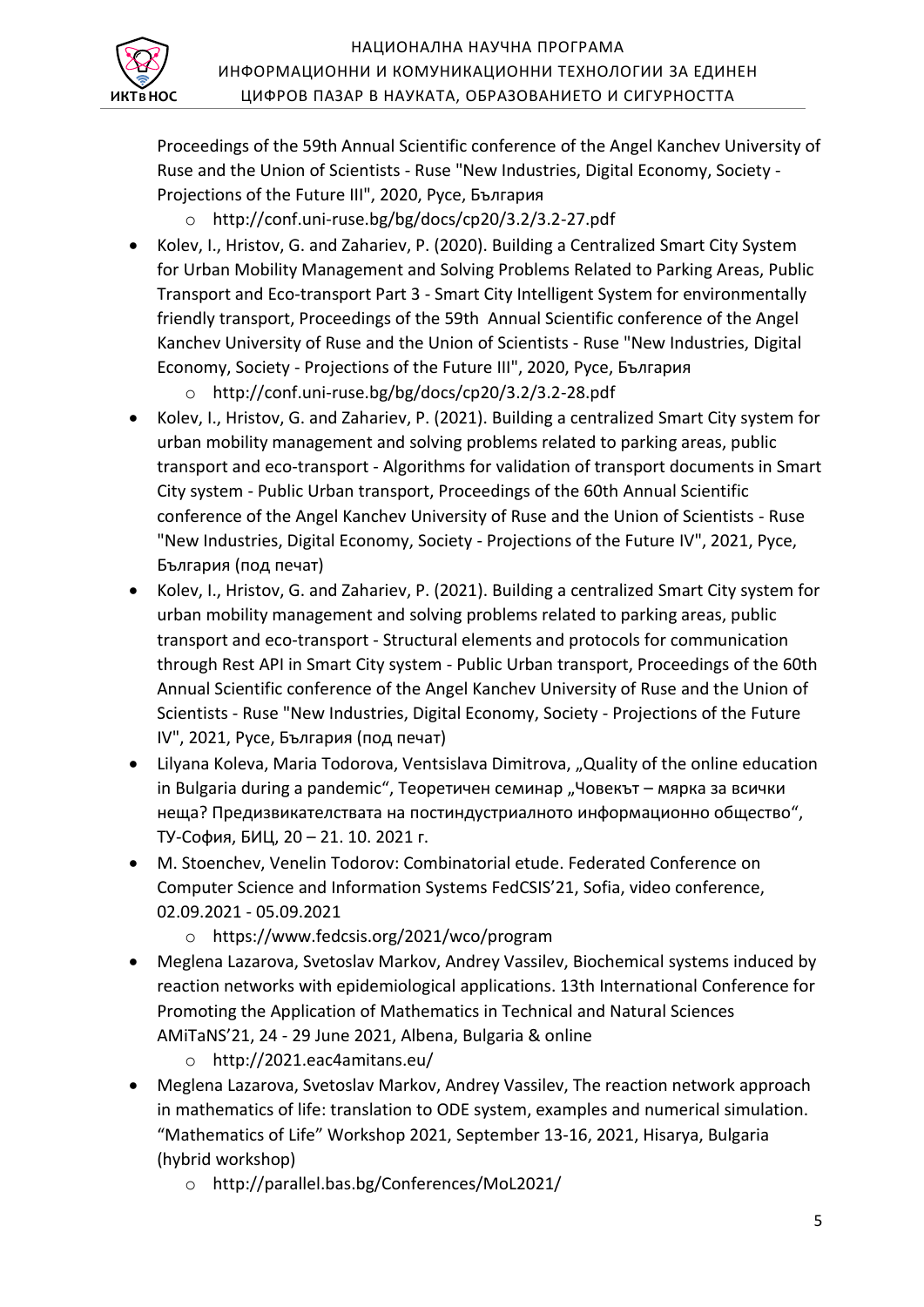

- Mihnev P., Antonova A., Georgiev A., Stefanov K., Stefanova E., Nikolova N. (2021) Designing a Competence-Based Learning Course with Digital Tools in Higher Education. In: Rocha Á., Adeli H., Dzemyda G., Moreira F., Ramalho Correia A.M. (eds) Trends and Applications in Information Systems and Technologies. WorldCIST 2021. Advances in Intelligent Systems and Computing, vol 1367, pp 202-211. Springer, Cham.
	- o https://doi.org/10.1007/978-3-030-72660-7\_20
	- o https://link.springer.com/chapter/10.1007/978-3-030-72660-7\_20
- Miroslav Stoenchev, Venelin Todorov. Symmetric Diophantine Systems. 13th International Conference for Promoting the Application of Mathematics in Technical and Natural Sciences AMiTaNS'21, 24 - 29 June 2021, Albena, Bulgaria & online
	- o http://2021.eac4amitans.eu/
- N. Ilieva, P. Petkov, E. Lilkova, and L. Litov. Metadynamics approach to modelling peptide-membrane interactions – a proof-of-concept study, Thirteenth Conference of the Euro-American Consortium for Promoting the Application of Mathematics in Technical and Natural Sciences, AmiTaNS'21, Albena, Bulgaria, June 24-29, 2021.
	- o http://2021.eac4amitans.eu/resources/amitansabsbook.pdf
- N. Ilieva, P. Petkov, M. Rangelov, N. Todorova, L. Litov: Molecular mechanism of the anti-inflammatory action of heparin: a computational perspective of the COVID-19 case. International conference on Mathematical Methods and Models in Biosciences (BIOMATH'2021), 20–25 June 2021, Pretoria, South Africa
	- o https://www.up.ac.za/cf-biomath2021
- N. Kutev, M. Dimova, N. Kolkovska. A note on orbital stability of solitary waves to double dispersion equation. Eight International Conference New Trends in the Applications of Differential Equations in Sciences (NTADES 2021), 6-9 September 2021, Sts. Constantine and Helena (Bulgaria)
	- o http://ntades.eu/2021/ntades/program.html
- N. Kutev, S. Tabakova, Analysis of general unsteady flow of Carreau-Yasuda fluid in a pipe. Eight International Conference New Trends in the Applications of Differential Equations in Sciences (NTADES 2021), 6-9 September 2021, Sts. Constantine and Helena (Bulgaria)
	- o http://ntades.eu/2021/ntades/program.html
- N. Kutev, S. Tabakova: Oscillatory flow of Carreau-Yasuda fluid in a pipe. 13th International Conference for Promoting the Application of Mathematics in Technical and Natural Sciences AMiTaNS'21, 24 - 29 June 2021, Albena, Bulgaria & online
	- o http://2021.eac4amitans.eu/
- N. Kutev, T. Rangelov, Application of Hardy inequalities for some singular parabolic equations. Eight International Conference New Trends in the Applications of Differential Equations in Sciences (NTADES 2021), 6-9 September 2021, Sts. Constantine and Helena (Bulgaria)
	- o http://ntades.eu/2021/ntades/program.html
- Nikolay K. Vitanov. Simple Equations Method (SEsM) and nonlinear PDEs with fractional derivatives. Eight International Conference New Trends in the Applications of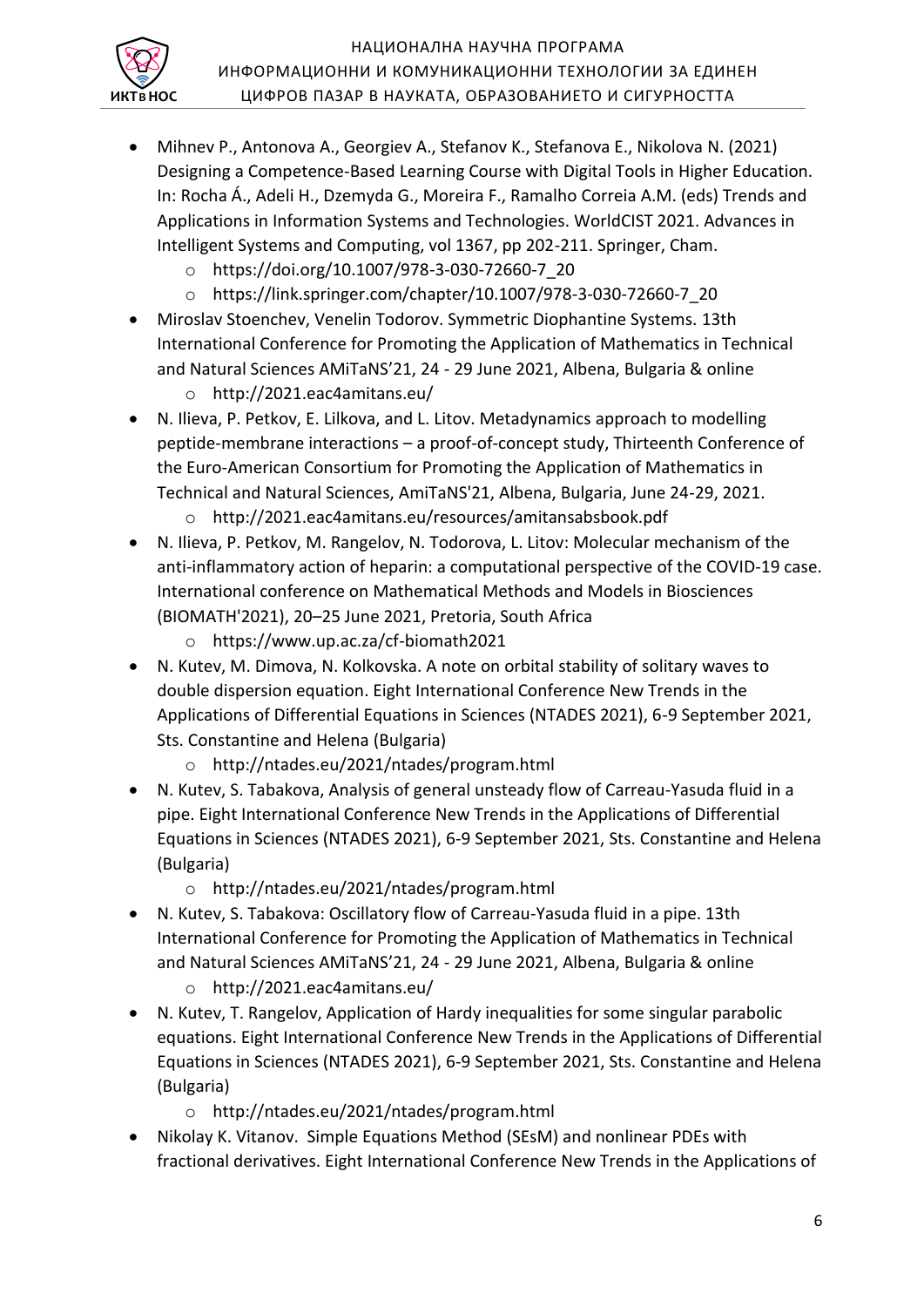Differential Equations in Sciences (NTADES 2021), 6-9 September 2021, Sts. Constantine and Helena (Bulgaria)

- o http://ntades.eu/2021/ntades/program.html
- Nikolay K. Vitanov. Simple Equations Method (SEsM): Review and New Results, Plenary talk. Eight International Conference New Trends in the Applications of Differential Equations in Sciences (NTADES 2021), 6-9 September 2021, Sts. Constantine and Helena (Bulgaria)
	- o http://ntades.eu/2021/ntades/program.html
- P. Petkov, M. Rangelov, N. Ilieva, N. Todorova, E. Lilkova, L. Litov: LMWH as a prospective IL-6 blocker: a computational study. 13th International Conference for Promoting the Application of Mathematics in Technical and Natural Sciences AMiTaNS'21, 24 - 29 June 2021, Albena, Bulgaria & online
	- o http://2021.eac4amitans.eu/

 $\bar{\textbf{B}}$  НОС

- P. Petkov, M. Rangelov, Nevena Ilieva, N. Todorova, E. Lilkova, L. Litov: Computational study of IL-6 inhibition by low-molecular-weight heparin. 13th International Conference on Large Scale Scientific Computations, LSSC'2021, 7-11 June 2021, Sozopol, Bulgaria & online
	- o http://parallel.bas.bg/Conferences/SciCom21/
- Peltekova, E. (2021). The Virtual Reality Potential in Class, 15th annual International Technology, Education and Development Conference (INTED2021), 8th of March 2021, Vаlencia, Spain
	- o https://iated.org/concrete3/virtual\_hall.php?event\_id=39
- Privacy Enabled Software Architecture
	- o https://is-bmsd.org/Documents/Program.pdf
- S. Apostolov, Y. Dimitrov, Venelin Todorov. Constructions of Second Order Approximations of the Caputo Fractional Derivative. 13th International Conference on Large Scale Scientific Computations, LSSC'2021, 7-11 June 2021, Sozopol, Bulgaria & online
	- o http://parallel.bas.bg/Conferences/SciCom21/
- Shader Injection for Instanced 3D Models, International IEEE Conference "Automatics and Informatics 2021" (ICAI'21), Track B, session B1 "Computer Science", 30.09.2021, Varna, 30.09-1.10.2021
	- o http://icai-conf.org/
- Stoilov, P., Hristov, G., Zahariev, P. (2021). Analysis of the least significant bit substitution algorithm for image steganography, Proceedings of the 60th Annual Scientific conference of the Angel Kanchev University of Ruse and the Union of Scientists - Ruse "New Industries, Digital Economy, Society - Projections of the Future IV", 2021, Русе, България (под печат)
- Svetoslav Markov, Milen Borisov. The Two-step Exponential Decay Reaction Network: Analysis of the Solutions and Relation to Epidemiological SIR Models with Logistic and Gompertz Type Infection Contact Patterns. International conference on Mathematical Methods and Models in Biosciences (BIOMATH'2021), 20–25 June 2021, Pretoria, South Africa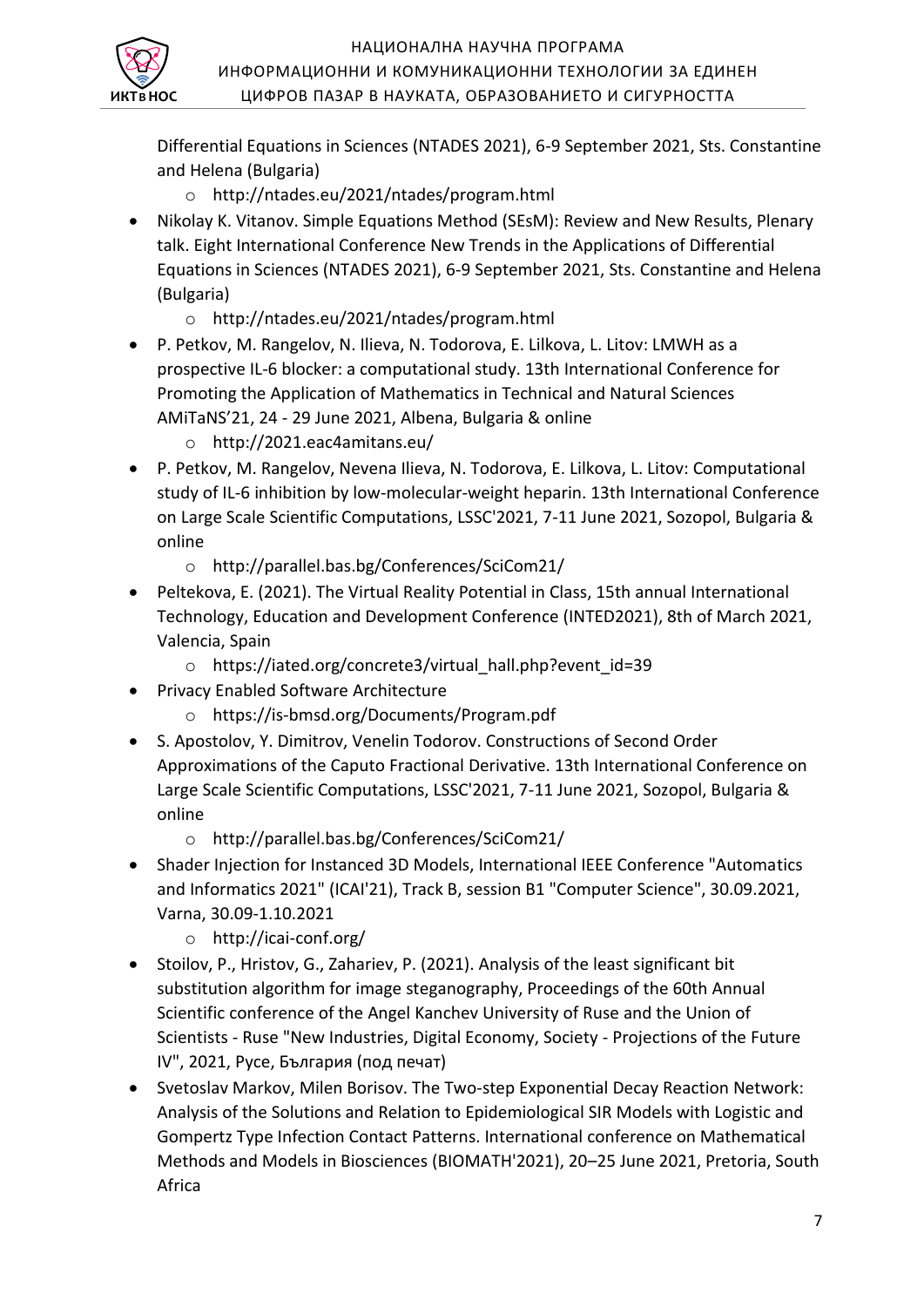

- o https://www.up.ac.za/cf-biomath2021
- T. Ostromsky, Venelin Todorov, I. Dimov, R. Georgieva, Z. Zlatev, S. Poryazov. Sensitivity Study of Large-Scale Air Pollution Model Based on Modifications of the Latin Hypercube Sampling Method. 13th International Conference on Large Scale Scientific Computations, LSSC'2021, 7-11 June 2021, Sozopol, Bulgaria & online
	- o http://parallel.bas.bg/Conferences/SciCom21/
- T. Rangelov, P. Dineva, SH-wave scattering by two nanocracks in a graded PEM plane. Eight International Conference New Trends in the Applications of Differential Equations in Sciences (NTADES 2021), 6-9 September 2021, Sts. Constantine and Helena (Bulgaria)
	- o http://ntades.eu/2021/ntades/program.html
- Tagarev, T., Rizov. V. (2021). Evaluating Alternative National-level Cybersecurity Architectures. Third International Scientific Conference "Digital Transformation, Cyber Security and Resilience" (DIGILIENCE 2021), Veloko Tarnovo, Bulgaria, 29 Sep -1 Oct 2021.
	- o https://www.digilience.org/content/digilience-2021-program
- Todorov V., Fidanova S., Dimov I., Poryazov S. (2021) An Optimized Technique for Wigner Kernel Estimation. 2021, IEEE, IEEE Catalog Number: CFP1885N-ART (ART), ISBN 978-83-949419-5-6 (Web), DOI:10.15439/2021F84
	- o https://annals-csis.org/proceedings/2021/pliks/84.pdf
- Venelin Todorov, I. Dimov, R. Georgieva, S. Apostolov, S. Poryazov. Advanced Stochastic Approaches Based on Optimization of Lattice Sequences for Large-Scale Finance Problems. 13th International Conference on Large Scale Scientific Computations, LSSC'2021, 7-11 June 2021, Sozopol, Bulgaria & online
	- o http://parallel.bas.bg/Conferences/SciCom21/
- Venelin Todorov, I. Dimov, R. Georgieva, T. Ostromsky, Z. Zlatev, S. Poryazov. Multidimensional Sensitivity Analysis for Air Pollution Model Based on Modifications of the Van der Corput Sequence. 13th International Conference on Large Scale Scientific Computations, LSSC'2021, 7-11 June 2021, Sozopol, Bulgaria & online
	- o http://parallel.bas.bg/Conferences/SciCom21/
- Venelin Todorov, I. Dimov, R. Georgieva, Y. Dimitrov, S. Apostolov, M. Stoenchev. Efficient Monte Carlo Algorithms for Integral Equations. 13th International Conference for Promoting the Application of Mathematics in Technical and Natural Sciences AMiTaNS'21, 24 - 29 June 2021, Albena, Bulgaria
	- o http://2021.eac4amitans.eu/
- Venelin Todorov, I. Dimov, S. Fidanova, R. Georgieva: Optimized stochastic approach for integral equations. Federated Conference on Computer Science and Information Systems FedCSIS'21, Sofia, video conference, 02.09.2021 - 05.09.2021
	- o https://www.fedcsis.org/2021/wco/program
- Venelin Todorov, I. Dimov, S. Fidanova, S. Apostolov: An Optimized Stochastic Techniques related to Option Pricing. Federated Conference on Computer Science and Information Systems FedCSIS'21, Sofia, video conference, 02.09.2021 - 05.09.2021
	- o https://www.fedcsis.org/2021/wco/program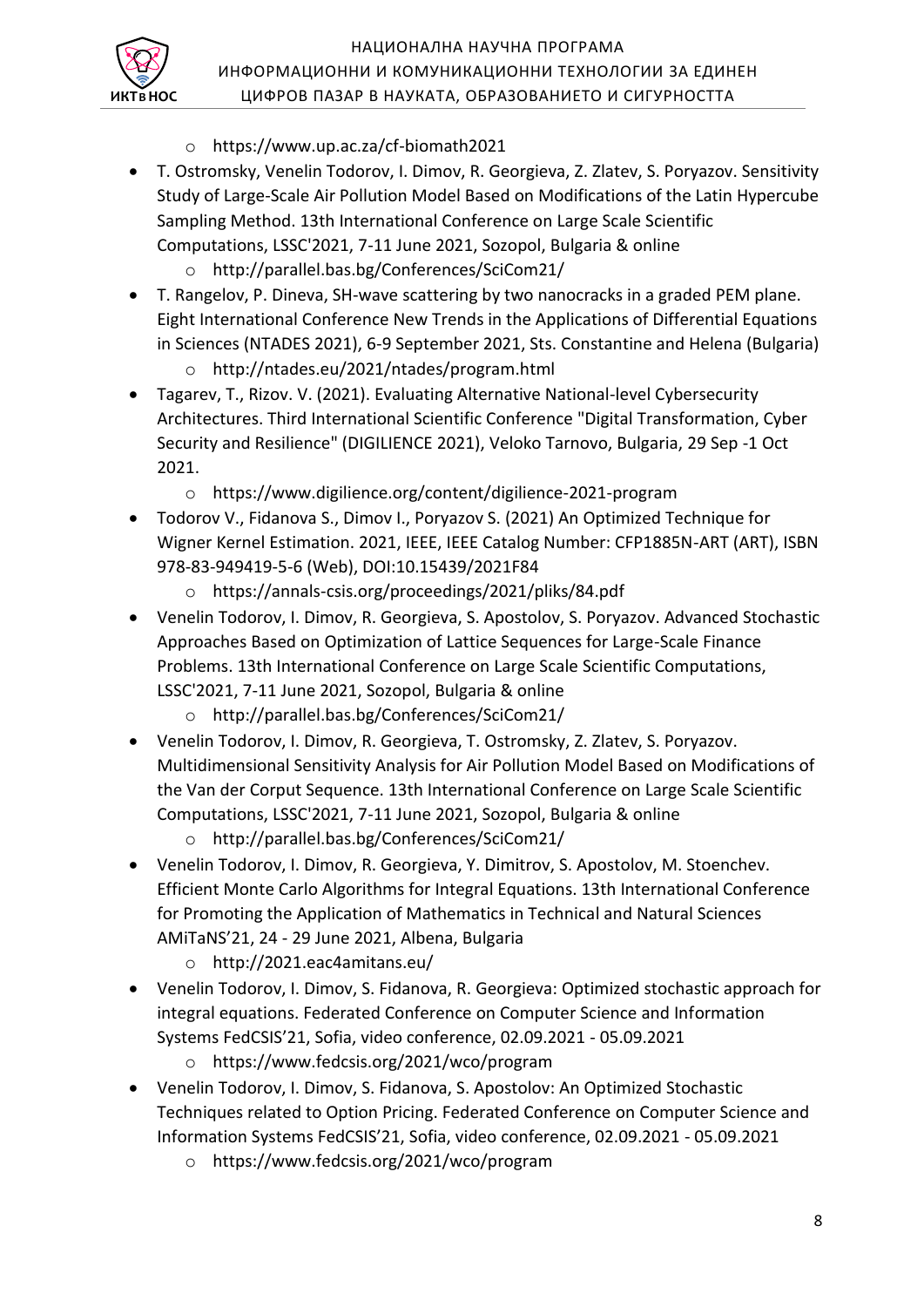

- Venelin Todorov, I. Dimov, S. Fidanova, S. Poryazov: Optimized lattice rule and adaptive approach for multidimensional integrals with applications. Federated Conference on Computer Science and Information Systems FedCSIS'21, Sofia, video conference, 02.09.2021-05.09.2021
	- o https://www.fedcsis.org/2021/wco/program
- Venelin Todorov, I. Dimov, S. Fidanova: Optimized Method based on Lattice Sequences for Multidimensional Integrals in Neural Networks. Federated Conference on Computer Science and Information Systems FedcCSIS'21, Sofia, video conference, 02.09.2021 - 05.09.2021
	- o https://www.fedcsis.org/2021/wco/program
- Venelin Todorov, I. Dimov, S. Poryazov, D. Todorov: Highly Efficient Stochastic Techniques for Evaluation of Multiple Integrals Related to Neural Networks. 2nd International Conference on Data Science and Applications (ICDSA 2021) Virtual Format Jointly Organized by JADAVPUR UNIVERSITY, KOLKATA, WEST BENGAL, INDIA AND SOFT COMPUTING RESEARCH SOCIETY, APRIL 10-11, 2021 ICDSA 2021 Program Schedule | ICDSA 2021 (scrs.in)
- Venelin Todorov, I. Dimov, T. Ostromsky, R. Georgieva. Multidimensional Integrals in Air Pollution Modeling based on Latin Hypercube Sampling Edge Algorithm. 13th International Conference for Promoting the Application of Mathematics in Technical and Natural Sciences AMiTaNS'21, 24 - 29 June 2021, Albena, Bulgaria & online
	- o http://2021.eac4amitans.eu/
- Venelin Todorov, Ivan Dimov, Stoyan Apostolov, Stoyan Poryazov: Highly Efficient Stochastic Approaches for Computation of Multiple Integrals for European Options. Sixth International Congress on Information and Communication Technologies, London, 25-26 February 2021 ICICT-Final-Souvenir-aw-arsh240221.cdr
- Venelin Todorov, Ivan Dimov, Stoyan Poryazov, Yuri Dimitrov, Multidimensional sensitivity analysis for large-scale eco model. XI-th International Conference Mathematics of Informational Modeling, 1-2 July 2021 MIM2021-program.pdf (bas.bg)
- Venelin Todorov, Ivan Dimov, Tzvetan Ostromsky, and Rayna Georgieva: Optimal stochastic algorithms for multidimensional sensitivity analysis of large ecological model. Eight International Conference New Trends in the Applications of Differential Equations in Sciences (NTADES 2021), 6-9 September 2021, Sts. Constantine and Helena (Bulgaria)
	- o http://ntades.eu/2021/ntades/program.html
- Venelin Todorov, S. Apostolov, I. Dimov, Y. Dimitrov, M. Stoenchev. Advanced Stochastic Approaches for Option Pricing Based on Sobol Sequence. 13th International Conference for Promoting the Application of Mathematics in Technical and Natural Sciences AMiTaNS'21, 24 - 29 June 2021, Albena, Bulgaria
	- o http://2021.eac4amitans.eu/
- Venelin Todorov, S. Fidanova, I. Dimov, S. Poryazov: An Optimized Technique for Wigner Kernel Estimation. Federated Conference on Computer Science and Information Systems FedCSIS'21, Sofia, video conference, 02.09.2021 - 05.09.2021
	- o https://www.fedcsis.org/2021/wco/program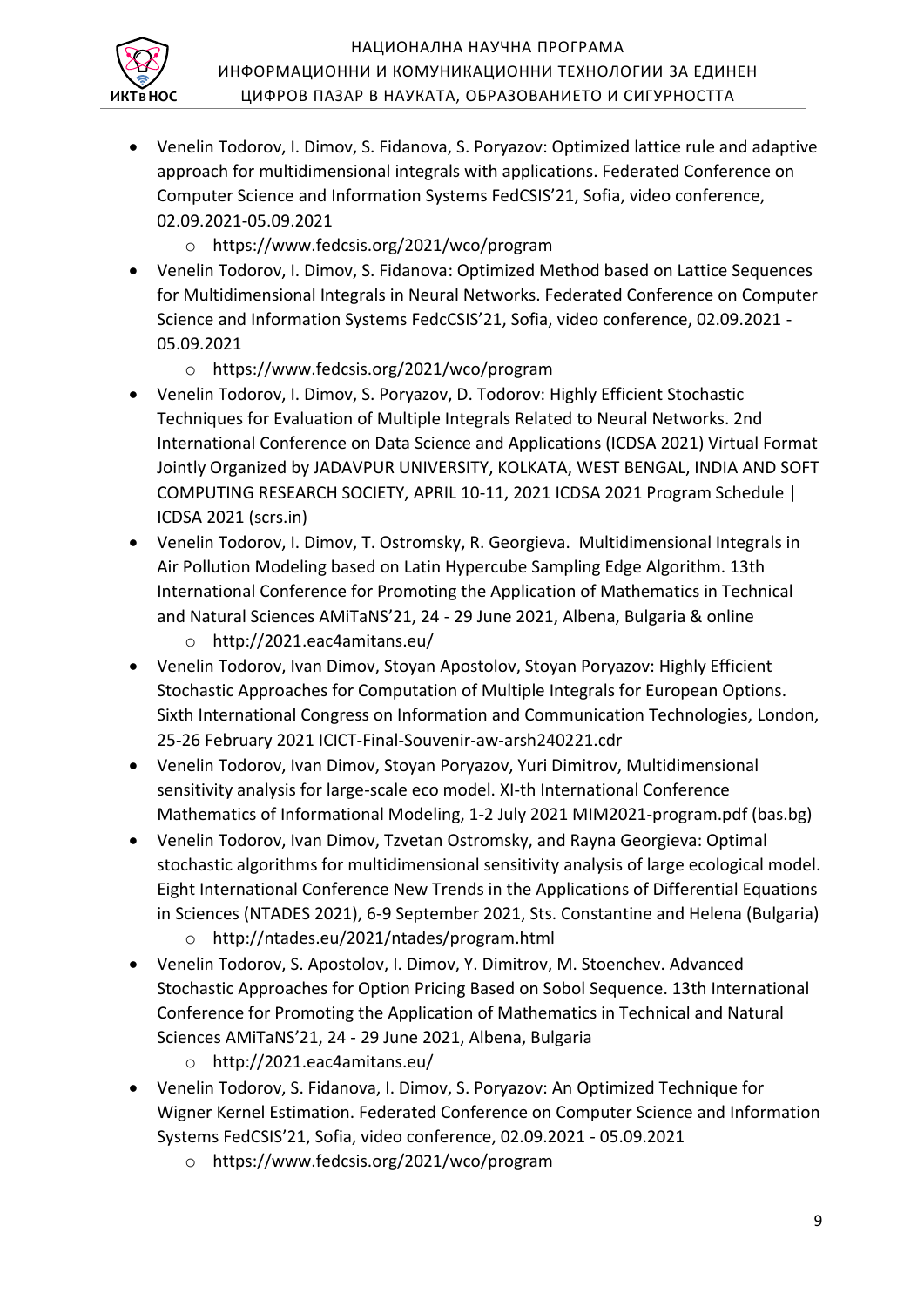

#### НАЦИОНАЛНА НАУЧНА ПРОГРАМА ИНФОРМАЦИОННИ И КОМУНИКАЦИОННИ ТЕХНОЛОГИИ ЗА ЕДИНЕН ЦИФРОВ ПАЗАР В НАУКАТА, ОБРАЗОВАНИЕТО И СИГУРНОСТТА

- Venelin Todorov, T. Ostromsky, I. Dimov, R. Georgieva, Optimized stochastic methods for sensitivity analysis for large-scale air pollution model. Federated Conference on Computer Science and Information Systems FedCSIS'21, Sofia, video conference, 02.09.2021 - 05.09.2021
	- o https://www.fedcsis.org/2021/wco/program
- Venelin Todorov. A comparison of optimal Monte Carlo algorithms for multidimensional sensitivity analysis of large-scale model. 19th International Conference on Numerical Analysis and Applied Mathematics ICNAAM 2021, 20- 26.9.2021, Rhodos, Greece
	- o Home Page | ICNAAM 2021
- Venelin Todorov. Multidimensional Sensitivity Study of Large-scale Air Pollution Model Based on Optimal Stochastic Approaches. 13th International Conference for Promoting the Application of Mathematics in Technical and Natural Sciences AMiTaNS'21, 24 - 29 June 2021, Albena, Bulgaria & online
	- o http://2021.eac4amitans.eu/
- Visual Educational Simulator of Pandemic: Work in Progress, International Conference on Information and Software Technologies (ICIST 2021), Session 6: Information technology applications, Special session on mmart e-Learning technologies and applications, Kaunas, Lithuania, 14.10-16.10.2021
	- o https://icist.ktu.edu/
- Y. Dankov, Bontchev, B. (2021) Designing Software Instruments for Analysis and Visualization of Data relevant to Playing Educational Video Games, in: Advances in Intelligent Systems and Computing, Volume 1378, T. Ahram et al. (Eds.): Human Interaction, Emerging Technologies and Future Applications IV, Proc. of IHIET-AI 2021, Strasbourg, France, April 28-30, ISSN 2194-5357, ISSN 2194-5365 (electronic), ISBN 978- 3-030-73270-7, pp. 422–429, 2021.
	- o https://doi.org/10.1007/978-3-030-74009-2\_54
	- o https://link.springer.com/chapter/10.1007%2F978-3-030-74009-2\_54
- Y. Dankov, Bontchev, B. (2021) Software Instruments for Management of the Design of Educational Video Games, in: Advances in Intelligent Systems and Computing, Volume 1378, T. Ahram et al. (Eds.): Human Interaction, Emerging Technologies and Future Applications IV, Proc. of IHIET-AI 2021, Strasbourg, France, April 28-30, ISSN 2194-5357, ISSN 2194-5365 (electronic), ISBN 978-3-030-73270-7, pp. 414–421, 2021.
	- o https://doi.org/10.1007/978-3-030-74009-2\_53
	- o https://link.springer.com/chapter/10.1007%2F978-3-030-74009-2\_53
- Y. Dankov, Bontchev, B. and Terzieva, V. (2021) Design and Creation of Educational Video Games Using Assistive Software Instruments, Proc. of 12th Int. Conf. on Applied Human Factors and Ergonomics (AHFE 2021), Manhattan, New York, USA, July 25-29, 2021, Advances in Intelligent Systems and Computing, Edited by Ahram, T.Z., Karwowski, W., and Kalra, J., LNNS, volume 271, Springer, ISSN: 21945357, 2021, pp.341-349 (SJR=0.184/Q3/2019)
	- o https://www.springer.com/series/11156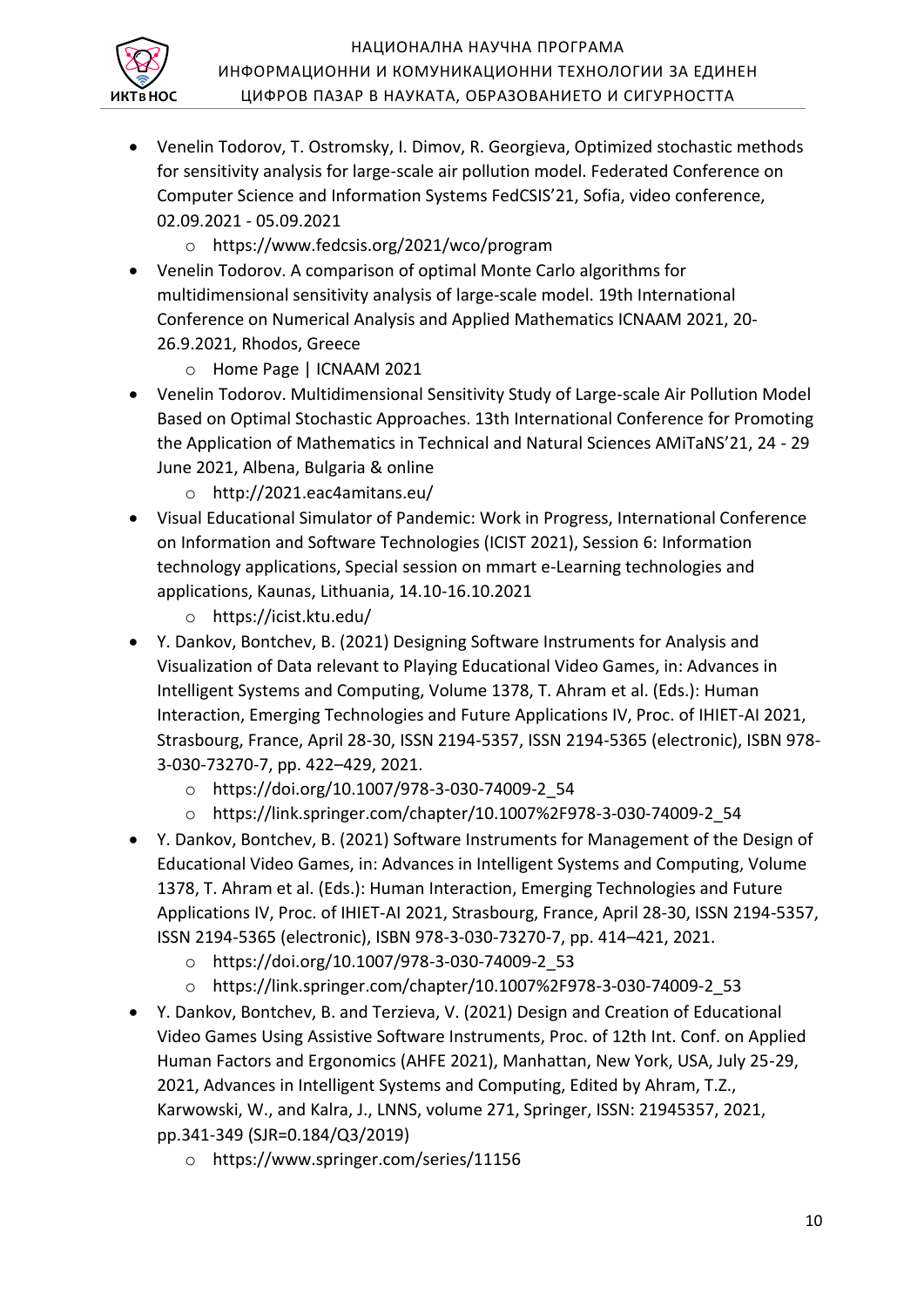

- Zlatinka I. Dimitrova. On Several Specific Cases of the Simple Equations Method (SEsM): Jacobi Elliptic Function Expansion Method, F-Expansion Method, Modified Simple Equation Method, Trial Function Method, General Projective Riccati Equations Method, and First Intergal Method. Eight International Conference New Trends in the Applications of Differential Equations in Sciences (NTADES 2021), 6-9 September 2021, Sts. Constantine and Helena (Bulgaria)
	- o http://ntades.eu/2021/ntades/program.html
- Zlatinka I. Dimitrova. Several examples of application of the Simple Equations Method (SEsM) for obtaining exact solutions of nonlinear PDEs. Eight International Conference New Trends in the Applications of Differential Equations in Sciences (NTADES 2021), 6-9 September 2021, Sts. Constantine and Helena (Bulgaria)
	- o http://ntades.eu/2021/ntades/program.html
- акад. Петър Кендеров, Тони Чехларова Георги Гачев, Младен Вълков. Подготовка за онлайн състезание "VIVA Математика с компютър" - доклад на 50 Юбилейна Пролетна конференция на СМБ, 1-5 септември 2021, Бургас
	- o http://cabinet.bg/content/bg/pages/file/Presentation/210902\_PK\_IKTVNOS\_21 2.pdf
- Н. Димитрова, П. Бойваленков, П. Динева, Ц. Рангелов, П. Рашков, В.Тодоров. Компютърно и математическо моделиране в Националната научна програма "Информационни и комуникационни технологии за единен цифров пазар в науката, образованието и сигурността". 50-та Пролетна конференция на СМБ, Бургас, 1–5 септември 2021
	- o http://www.math.bas.bg/smb/2021\_PK/
- Пелтекова, Е. (2021). Възприемане на учители и ученици на технологията виртуална реалност, Пролетна научна сесия на ФМИ (ПНС на ФМИ) 2021, 27 март 2021, онлайн
	- o https://www.fmi.uni-sofia.bg/bg/proletna-nauchna-sesiya-na-fmi-2021
- Пелтекова, Е. (2021). Интегриране на виртуална реалност в учебния процес, Петдесетата юбилейна пролетна конференция на Съюза на математиците в България, 1-5 септември 2021, Бургас, България
	- o http://www.math.bas.bg/smb/2021\_PK/index.html
	- o https://drive.google.com/file/d/1jJbisv9XtxyRg3Po4Wq1TwY4AqueXZK5/view"
- Пелтекова, Е. (2021). Организиране и провеждане на научно събитие във виртуална среда, Научна кръгла маса на тема "Език и професионална комуникация 4 - Изследвания и практики на учене, преподаване и оценяване на чужди езици за общи и професионални цели", 18 юни 2021, онлайн
	- o https://www.unisofia.bg/index.php/bul/universitet t/fakulteti/fakultet po\_klasicheski\_i\_novi\_fi lologii/novini/nauchna\_kr\_gla\_masa\_na\_tema\_ezik\_i\_profesionalna\_komunikac iya\_4\_language\_and\_professional\_communication\_4
- Петър Кендеров, Тони Чехларова, Георги Гачев: Подготовка за състезание по математика с компютър. Национален семинар по математическо образование, 26- 27 ноември 2021 г.